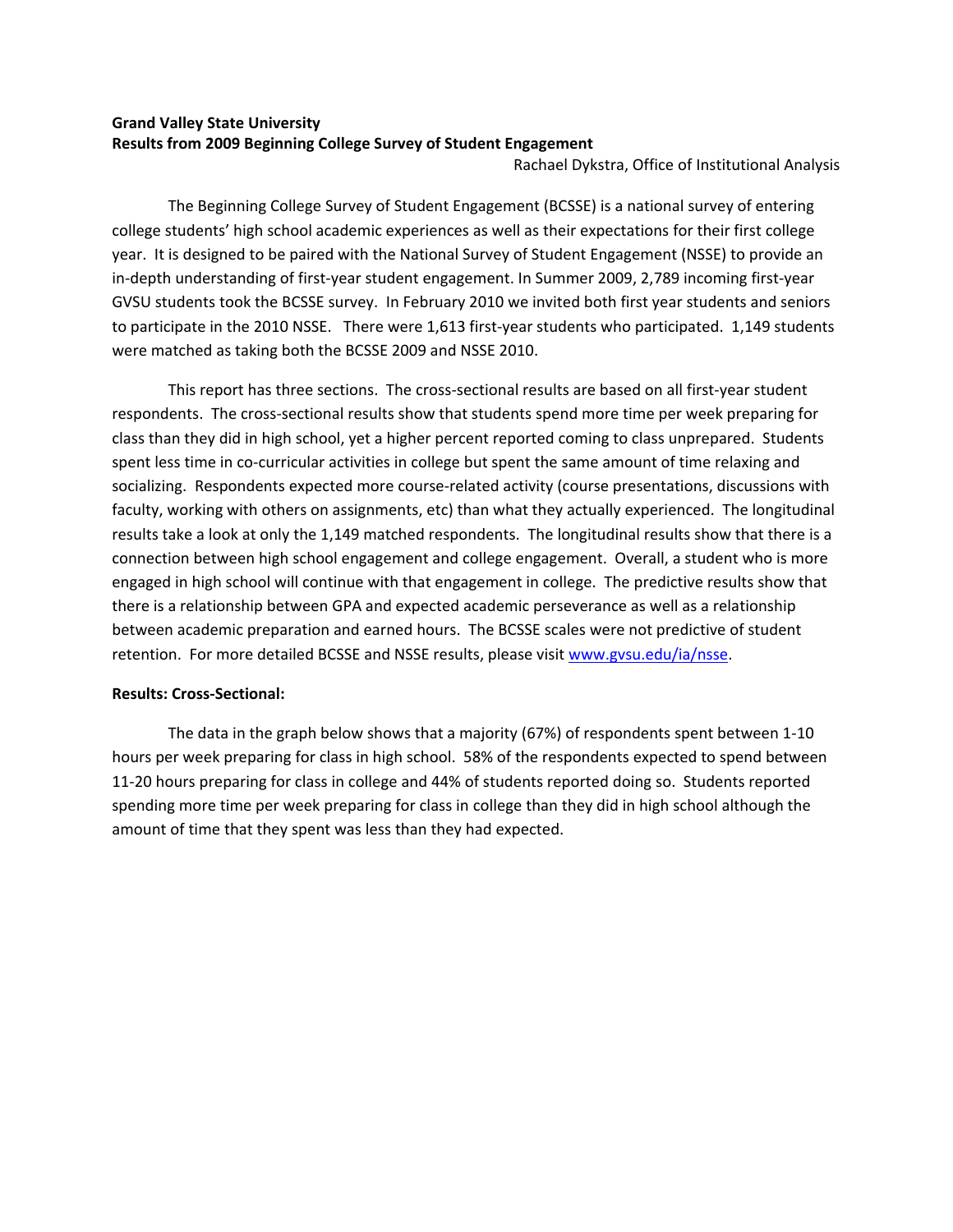

The graph below shows that 17% of respondents indicated that they often attended class unprepared compared to 4% in high school.



42% of respondents spent 11-20 hours in co-curricular activities (arts, clubs, athletics, etc) in high school. 60% of students expected to spend 1-10 hours per week on these activities and 54% reported doing so. Students on average spent less time in co-curricular activities in college than in high school but spent the same amount of time as expected.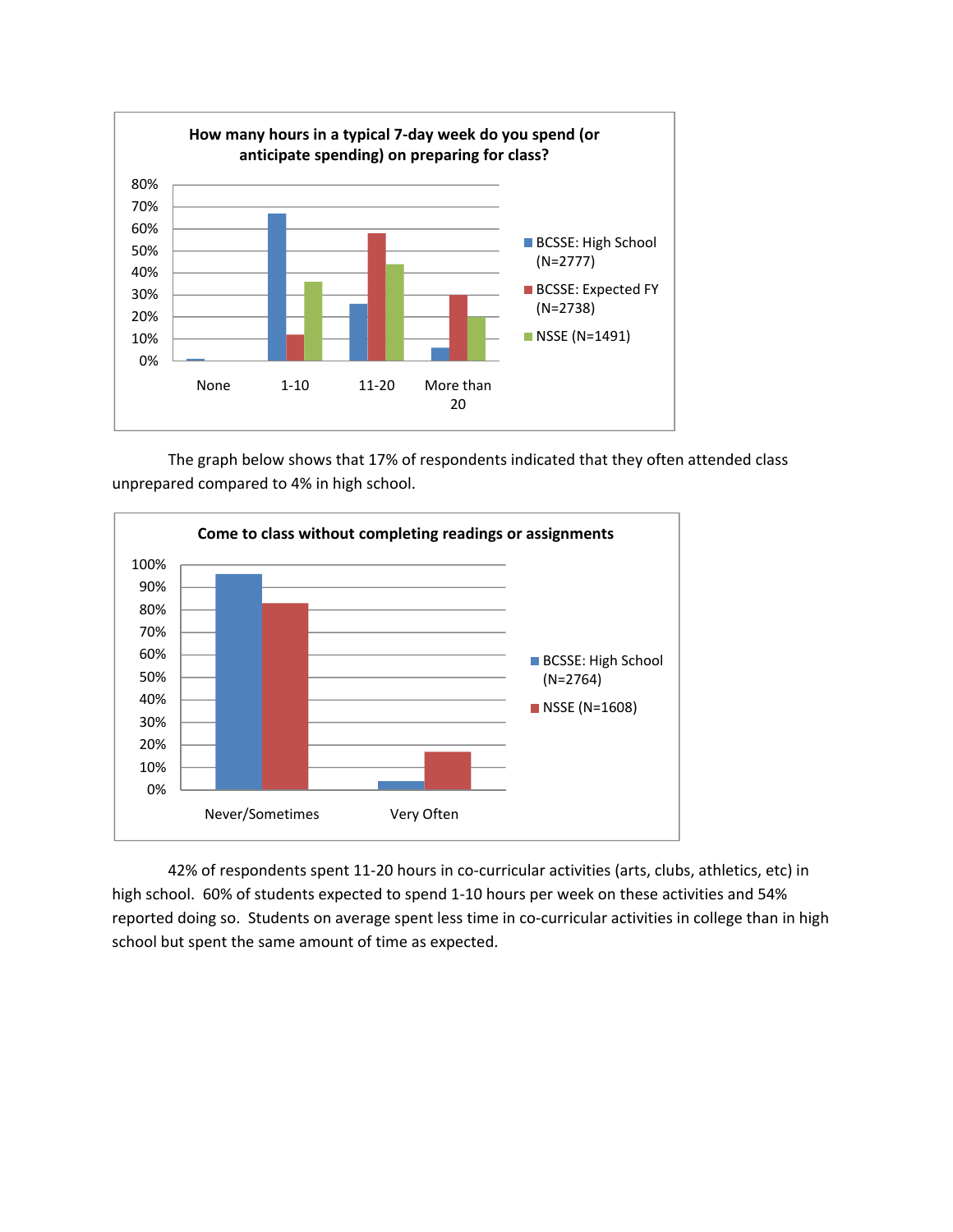

46% of the respondents spent 1‐10 hours relaxing and socializing in high school and 53% spent the same amount of time relaxing and socializing in college. Overall, students spent approximately the same amount of time relaxing and socializing than they did in high school and as expected.



The data in the following table illustrate the comparative responses that first year students provide with regards to engagement in academic activities in high school, anticipated engagement during their first year of college, and actual engagement upon reflection at the end of their first year at GVSU. With the exception of out of class discussions, anticipated engagement for the "often/very often" category was higher than reported actual engagement in the first year.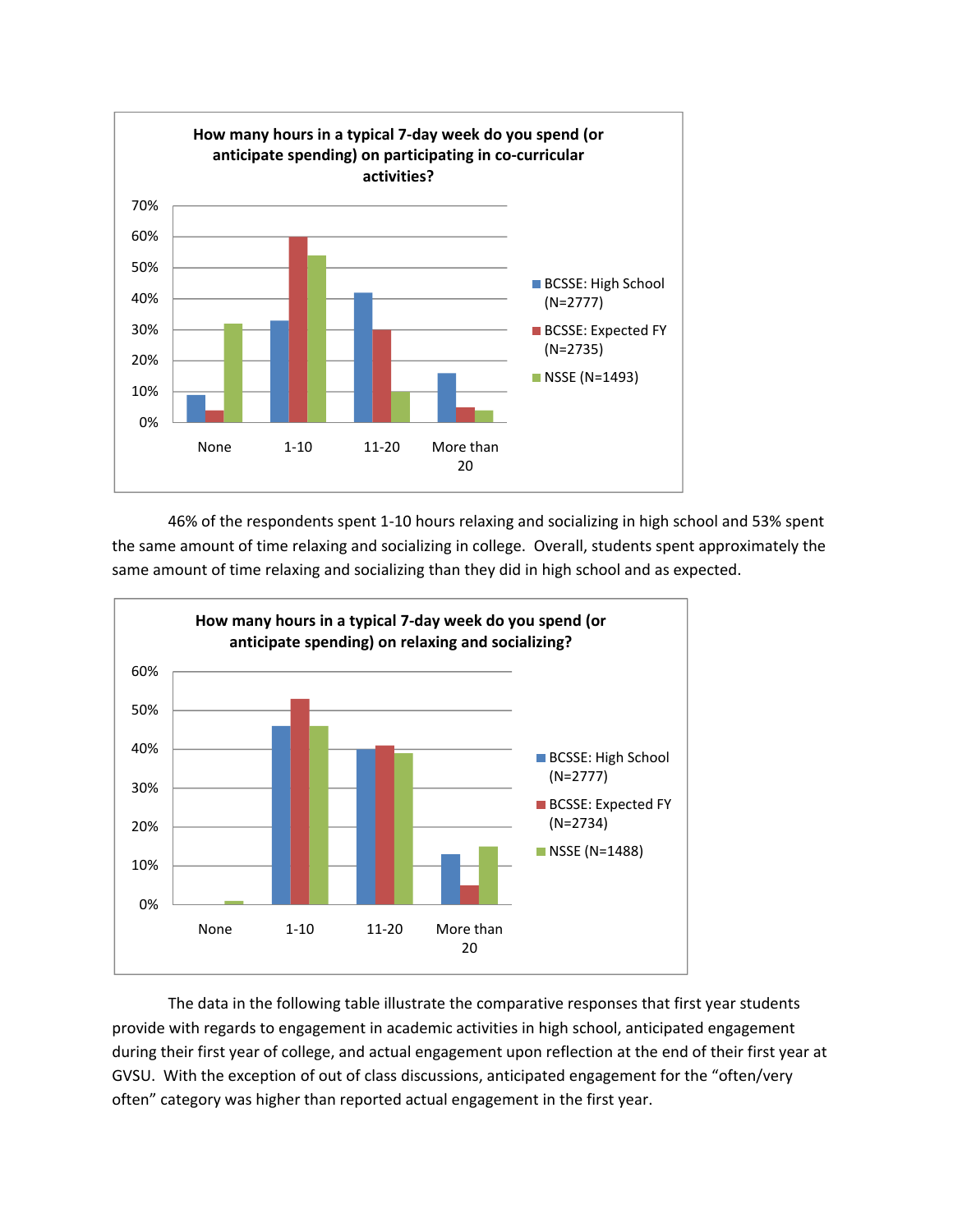|                                                                                               |                  | <b>BCSSE</b>          | <b>BCSSE</b>          | <b>NSSE</b>          |
|-----------------------------------------------------------------------------------------------|------------------|-----------------------|-----------------------|----------------------|
| How often did you do or expect to do each of the following?                                   |                  | High<br><b>School</b> | <b>Expected</b><br>FY | <b>First</b><br>Year |
| Ask questions in class or contribute to class                                                 | Never/Sometimes  | 23%                   | 22%                   | 41%                  |
| discussions                                                                                   | Often/Very often | 77%                   | 78%                   | 59%                  |
|                                                                                               | Never/Sometimes  | 47%                   | 38%                   | 80%                  |
| Make a class presentation                                                                     | Often/Very often | 53%                   | 62%                   | 20%                  |
| Discuss grades or assignments with a                                                          | Never/Sometimes  | 52%                   | 38%                   | 55%                  |
| teacher/instructor                                                                            | Often/Very often | 48%                   | 62%                   | 45%                  |
| Work with other students on projects during                                                   | Never/Sometimes  | 27%                   | 40%                   | 51%                  |
| class                                                                                         | Often/Very often | 73%                   | 60%                   | 49%                  |
| Work with classmates outside of class to                                                      | Never/Sometimes  | 66%                   | 27%                   | 56%                  |
| prepare class assignments                                                                     | Often/Very often | 34%                   | 73%                   | 44%                  |
| Have serious conversations with students of a                                                 | Never/Sometimes  | 58%                   | 37%                   | 58%                  |
| different race or ethnicity than your own.                                                    | Often/Very often | 42%                   | 63%                   | 42%                  |
| Discuss ideas from your readings or classes                                                   | Never/Sometimes  | 78%                   | 58%                   | 83%                  |
| with teacher/faculty members outside of<br>class                                              | Often/Very often | 22%                   | 42%                   | 17%                  |
| Discuss ideas from your readings or classes<br>with others outside of class (students, family | Never/Sometimes  | 54%                   | 41%                   | 41%                  |
| members, etc.)                                                                                | Often/Very often | 46%                   | 59%                   | 59%                  |
| Had serious conversations with students who<br>are very different from you in terms of relig. | Never/Sometimes  | 52%                   | 30%                   | 46%                  |
| beliefs, pol. opinions, or values                                                             | Often/Very often | 48%                   | 70%                   | 54%                  |

## **Results: Longitudinal**

The BCSSE has six scales to measure student engagement. The following section explores the relationships between these pre‐college scales and the five scales of college engagement measured by NSSE. The scales are High School Academic Engagement, Expected Academic Engagement, Expected Academic Perseverance, Expected Academic Difficulty, Perceived Academic Preparation, and Importance of Campus Environment. The five NSSE benchmarks are Level of Academic Challenge, Active and Collaborative Learning, Student‐Faculty Interaction, Enriching Educational Experiences, and Supportive Campus Environment. For detailed information regarding the BCSSE and NSSE scales please refer to www.gvsu.edu/ia/nsse.

The table below shows the relationship between high school academic engagement (student engagement in educationally relevant activities during the last year of high school) and college engagement. Respondents with low levels of high school academic engagement were significantly less likely to be engaged in college, in all areas, when compared to respondents with high levels of high school academic engagement.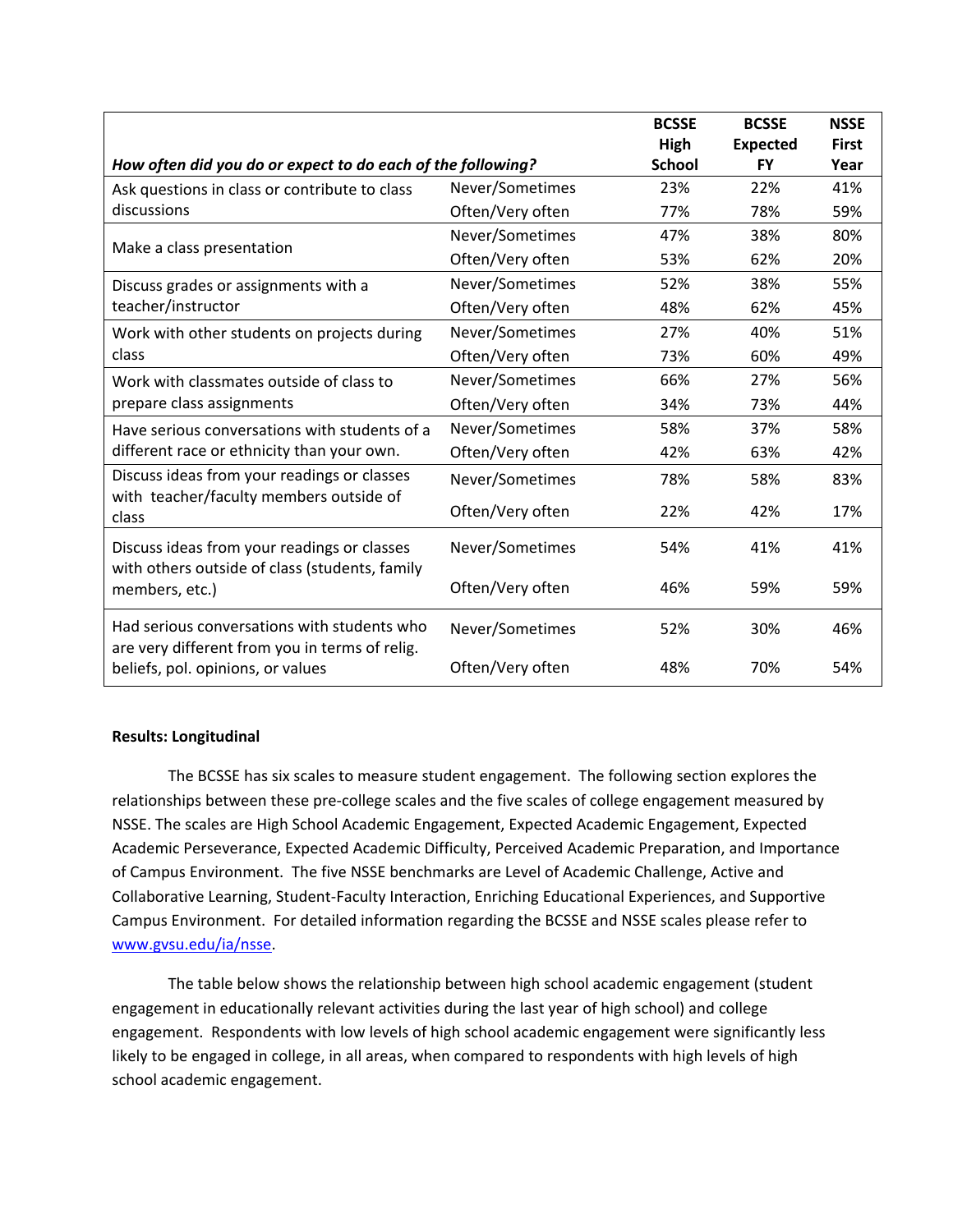|                                          |        |      | <b>High School Academic</b><br><b>Engagement Quartiles</b> |         |       |                  |                  |       |       |       |
|------------------------------------------|--------|------|------------------------------------------------------------|---------|-------|------------------|------------------|-------|-------|-------|
|                                          | Lowest | Low- | Mid-                                                       | Highest |       |                  |                  |       |       |       |
|                                          | 25%    | Mid  | High                                                       | 25%     |       |                  |                  |       |       |       |
| <b>NSSE Benchmarks</b>                   | 1      | 2    | 3                                                          | 4       | 1v4   | 1 <sub>v</sub> 3 | 1 <sub>v</sub> 2 | 2v4   | 2v3   | 3v4   |
| Academic Challenge                       | 48.3   | 52.1 | 55.2                                                       | 58.8    | $***$ | $***$            | $**$             | $***$ | $***$ | $***$ |
| Active and Collaborative Learning        | 34.5   | 38.4 | 41.9                                                       | 46.9    | $***$ | $**$             | $**$             | $**$  | $***$ | $***$ |
| <b>Student Faculty Interaction</b>       | 24.5   | 29.3 | 32.4                                                       | 37.5    | $***$ | $**$             | $**$             | $**$  | $***$ | $***$ |
| <b>Enriching Educational Experiences</b> | 20.7   | 23.9 | 26.1                                                       | 28.3    | $***$ | $***$            | $**$             | $**$  | $***$ | $***$ |
| Supportive Campus Environment            | 60.7   | 61.1 | 63.4                                                       | 67.2    | $***$ |                  |                  | $***$ |       | $***$ |

Students expected academic engagement (expected engagement in educationally relevant behaviors during the first year of college) matches their actual engagement in college. Respondents with low levels of expected academic engagement also have lower levels of college engagement compared to those with higher levels.

|                                          |        |      | <b>Expected Academic Engagement</b><br><b>Quartiles</b> |         |                  |                  |                  |       |       |       |
|------------------------------------------|--------|------|---------------------------------------------------------|---------|------------------|------------------|------------------|-------|-------|-------|
|                                          | Lowest | Low- | Mid-                                                    | Highest |                  |                  |                  |       |       |       |
|                                          | 25%    | Mid  | High                                                    | 25%     |                  |                  |                  |       |       |       |
| <b>NSSE Benchmarks</b>                   |        | 2    | 3                                                       | 4       | 1 <sub>v</sub> 4 | 1 <sub>v</sub> 3 | 1 <sub>v</sub> 2 | 2v4   | 2v3   | 3v4   |
| Academic Challenge                       | 47.9   | 53.2 | 55.4                                                    | 58.3    | $***$            | $**$             | $***$            | $**$  | $***$ | $***$ |
| Active and Collaborative Learning        | 34.5   | 39.7 | 41.6                                                    | 46.3    | $***$            | $**$             | $**$             | $**$  |       | $***$ |
| <b>Student Faculty Interaction</b>       | 24.5   | 31   | 30.4                                                    | 38.3    | $***$            | $***$            | $***$            | $***$ |       | $***$ |
| <b>Enriching Educational Experiences</b> | 20.8   | 25.3 | 25                                                      | 28.1    | $***$            | $***$            | $***$            | $***$ |       | $***$ |
| <b>Supportive Campus Environment</b>     | 58.9   | 63.9 | 63.8                                                    | 66.3    | $***$            | $***$            | $***$            |       |       |       |

\*\* = Significant at .05 level

Looking at the relationship between academic perseverance (student certainty that they will persist in the face of academic adversity) and college engagement we see that respondents with low levels of academic perseverance (lowest 25%) were less likely than respondents who reported high levels of academic perseverance (highest 25%) to be engaged in educationally relevant behaviors in college.

|                                          |        |      |      | <b>Academic Perseverance Quartiles</b> |                  |                  |                  |       |                  |       |
|------------------------------------------|--------|------|------|----------------------------------------|------------------|------------------|------------------|-------|------------------|-------|
|                                          | Lowest | Low- | Mid- | Highest                                |                  |                  |                  |       |                  |       |
|                                          | 25%    | Mid  | High | 25%                                    |                  |                  |                  |       |                  |       |
| <b>NSSE Benchmarks</b>                   |        | 2    | 3    | 4                                      | 1 <sub>v</sub> 4 | 1 <sub>v</sub> 3 | 1 <sub>v</sub> 2 | 2v4   | 2 <sub>v</sub> 3 | 3v4   |
| Academic Challenge                       | 49.5   | 53.2 | 54.7 | 57.9                                   | $***$            | $**$             | $***$            | $***$ |                  | $***$ |
| Active and Collaborative Learning        | 36.4   | 39.8 | 41.6 | 44.7                                   | $***$            | $**$             | $**$             | $***$ |                  | $***$ |
| <b>Student Faculty Interaction</b>       | 26.1   | 30.1 | 31.4 | 36.7                                   | $***$            | $**$             | $***$            | $***$ |                  | $***$ |
| <b>Enriching Educational Experiences</b> | 22.6   | 24.8 | 25.5 | 26.6                                   | $***$            | $**$             | $**$             |       |                  |       |
| Supportive Campus Environment            | 60.5   | 62.1 | 64.3 | 66.4                                   | $***$            | $***$            |                  | $***$ |                  |       |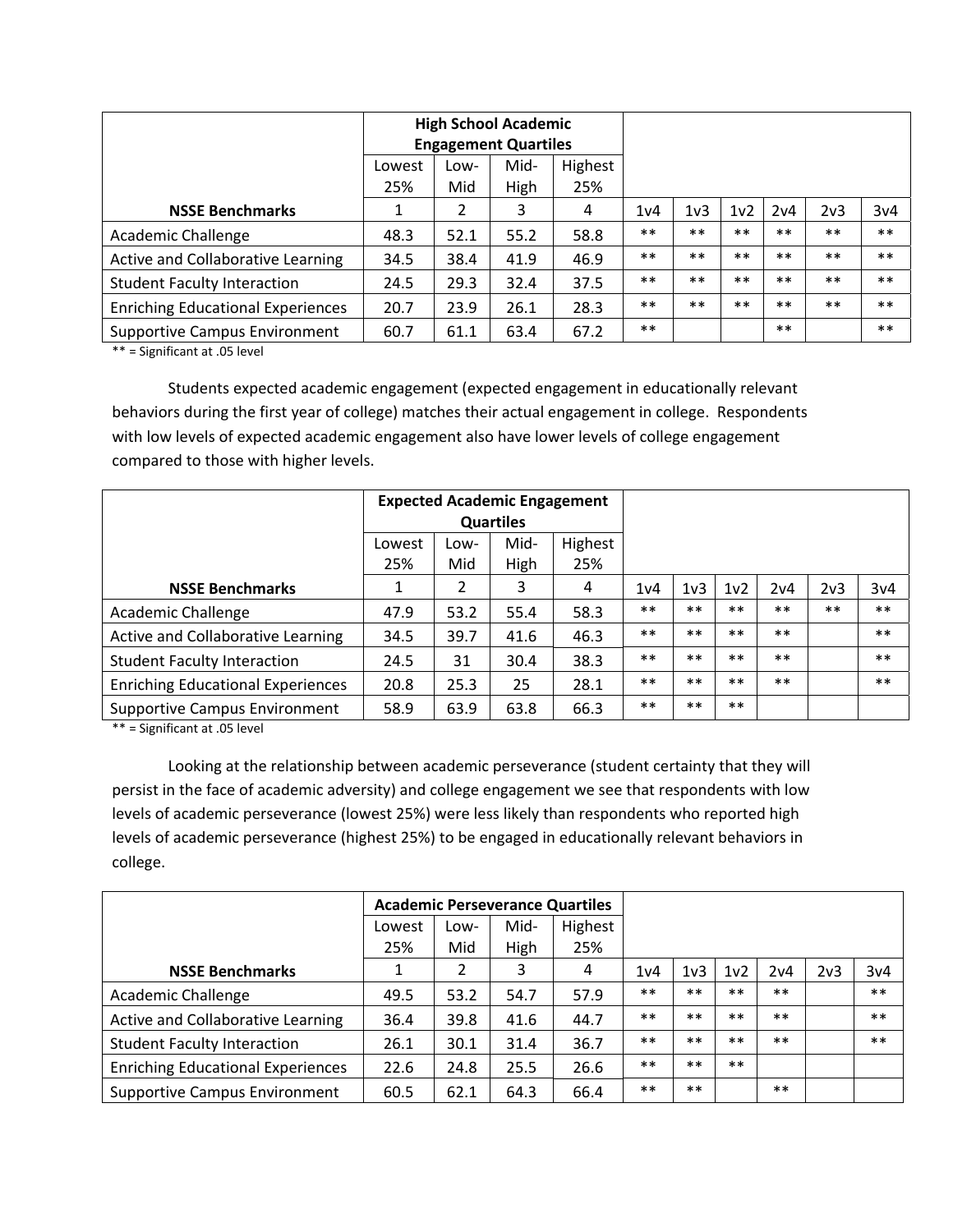The next table shows the relationship between expected academic difficulty and college engagement. There is no significant difference in the level of academic challenge for respondents with low expected academic difficulty compared to respondents with high expected academic difficulty. There is a significant difference between the lowest 25% and the highest 25% for all other areas of college engagement. Respondents with the lowest levels of expected academic difficulty have higher engagement in college than respondents with the highest level of expected academic difficulty.

|                                          |        |      | <b>Expected Academic Difficulty</b> |         |                  |                  |                  |       |                  |     |
|------------------------------------------|--------|------|-------------------------------------|---------|------------------|------------------|------------------|-------|------------------|-----|
|                                          |        |      | <b>Quartiles</b>                    |         |                  |                  |                  |       |                  |     |
|                                          | Lowest | Low- | Mid-                                | Highest |                  |                  |                  |       |                  |     |
|                                          | 25%    | Mid  | High                                | 25%     |                  |                  |                  |       |                  |     |
| <b>NSSE Benchmarks</b>                   |        | 2    | 3                                   | 4       | 1 <sub>v</sub> 4 | 1 <sub>v</sub> 3 | 1 <sub>v</sub> 2 | 2v4   | 2 <sub>v</sub> 3 | 3v4 |
| Academic Challenge                       | 54.3   | 53.3 | 52.9                                | 54.3    |                  |                  |                  |       |                  |     |
| Active and Collaborative Learning        | 42.4   | 40.8 | 40.3                                | 38.3    | $***$            |                  |                  | $***$ |                  |     |
| <b>Student Faculty Interaction</b>       | 33.2   | 30.5 | 30.3                                | 30      | $***$            | $***$            |                  |       |                  |     |
| <b>Enriching Educational Experiences</b> | 26.3   | 25.4 | 23.3                                | 24.2    | $***$            | $***$            |                  |       | $***$            |     |
| Supportive Campus Environment            | 67.2   | 63.2 | 61.2                                | 61.4    | $***$            | $***$            | $***$            |       |                  |     |

\*\* = Significant at .05 level

The relationship between academic preparation (student perception of their academic preparation) and college engagement shows that respondents with lower levels of academic preparation (lowest 25%) have lower levels of engagement in college in all areas when compared to respondents with higher levels of academic preparation (highest 25%).

|                                          |        |      | <b>Academic Preparation Quartiles</b> |         |                  |                  |                 |       |                 |     |
|------------------------------------------|--------|------|---------------------------------------|---------|------------------|------------------|-----------------|-------|-----------------|-----|
|                                          | Lowest | Low- | Mid-                                  | Highest |                  |                  |                 |       |                 |     |
|                                          | 25%    | Mid  | High                                  | 25%     |                  |                  |                 |       |                 |     |
| <b>NSSE Benchmarks</b>                   |        | 2    | 3                                     | 4       | 1 <sub>v</sub> 4 | 1 <sub>v</sub> 3 | 1v <sub>2</sub> | 2v4   | 2 <sub>v3</sub> | 3v4 |
| <b>Academic Challenge</b>                | 49.9   | 52.6 | 55.7                                  | 56.9    | $***$            | $**$             | $***$           | $***$ | $***$           |     |
| Active and Collaborative Learning        | 36.5   | 40.1 | 41.7                                  | 43.7    | $***$            | $**$             | $***$           | $***$ |                 |     |
| <b>Student Faculty Interaction</b>       | 27.5   | 31.2 | 33.1                                  | 32.1    | $***$            | $**$             | $**$            |       |                 |     |
| <b>Enriching Educational Experiences</b> | 22     | 24.6 | 25.5                                  | 27.2    | $***$            | $**$             | $***$           | $***$ |                 |     |
| <b>Supportive Campus Environment</b>     | 60.3   | 62.2 | 64.6                                  | 66.2    | $***$            | $***$            |                 | $***$ |                 |     |

\*\* = Significant at .05 level

The last table shows the relationship between the importance of campus environment (student‐ rated importance that the institution provides a challenging and supportive environment) and college engagement. Respondents who rated the importance of campus environment the lowest (lowest 25%) were not as engaged in college compared to the respondents who rated the importance of campus environment the highest (highest 25%).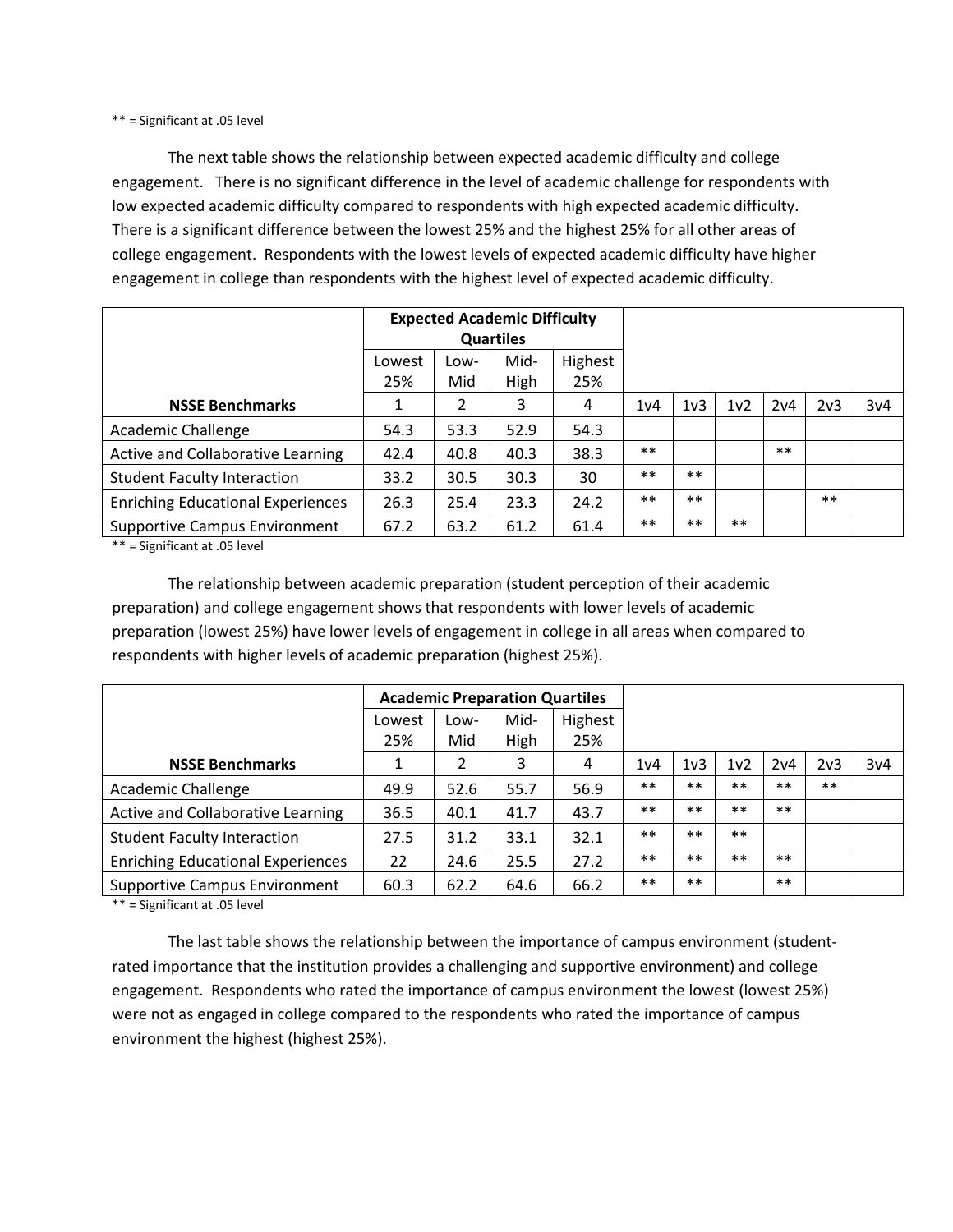|                                          |        |      | <b>Importance of Campus</b><br><b>Environment Quartiles</b> |         |                  |                  |                  |       |     |       |
|------------------------------------------|--------|------|-------------------------------------------------------------|---------|------------------|------------------|------------------|-------|-----|-------|
|                                          | Lowest | Low- | Mid-                                                        | Highest |                  |                  |                  |       |     |       |
|                                          | 25%    | Mid  | High                                                        | 25%     |                  |                  |                  |       |     |       |
| <b>NSSE Benchmarks</b>                   |        | 2    | 3                                                           | 4       | 1 <sub>v</sub> 4 | 1 <sub>v</sub> 3 | 1 <sub>v</sub> 2 | 2v4   | 2v3 | 3v4   |
| Academic Challenge                       | 50     | 53.7 | 54.2                                                        | 57.4    | $**$             | $**$             | $***$            | $***$ |     | $***$ |
| Active and Collaborative Learning        | 39.3   | 40.2 | 40.4                                                        | 42.4    | $***$            |                  |                  |       |     |       |
| <b>Student Faculty Interaction</b>       | 28.3   | 30.5 | 31.6                                                        | 34      | $***$            | $***$            |                  | $***$ |     |       |
| <b>Enriching Educational Experiences</b> | 23.1   | 24.2 | 24.6                                                        | 27.7    | $***$            |                  |                  | $***$ |     | $***$ |
| Supportive Campus Environment            | 60     | 61.9 | 64.2                                                        | 66.7    | $***$            | $**$             |                  | $***$ |     |       |

#### **Results: Predictive**

The average GPA for respondents at the end of the first year of college was 3.07 and the median GPA is 3.18. Testing the associations between the BCSSE scales and GPA we find that there is a relationship between expected academic perseverance (student certainty that they will persist in the face of academic adversity) and GPA. The table below shows the mean first year GPA for the quartile groups for expected academic perseverance. Respondents with lower expected academic perseverance (lowest 25%) have lower first year GPAs when compared to respondents who reported higher levels of academic perseverance (25%‐75% and Highest 25%). There was no significant relationship between the other BCSSE scales and first year GPA.

|                                 | <b>Academic Perseverance Quartiles</b> |      |      |         |       |                 |                  |     |                  |     |
|---------------------------------|----------------------------------------|------|------|---------|-------|-----------------|------------------|-----|------------------|-----|
|                                 | Lowest                                 | Low- | Mid- | Highest |       |                 |                  |     |                  |     |
|                                 | 25%                                    | Mid  | High | 25%     |       |                 |                  |     |                  |     |
|                                 |                                        |      |      | 4       | 1v4   | 1 <sub>v3</sub> | 1 <sub>v</sub> 2 | 2v4 | 2 <sub>v</sub> 3 | 3v4 |
| <b>GPA (first year college)</b> | 2.99                                   | 3.08 | 3.14 | 3.1     | $***$ | $**$            |                  |     |                  |     |

\*\* = Significant at .05 level

The average number of earned hours at the end of the second semester is 34 hours and the median is 32 hours. Testing the relationship between the BCSSE scales and earned hours we find that there is a relationship between perceived academic preparation (student perception of their academic preparation) and earned hours. Respondents who have a low level of academic preparation (lowest 25%) also have lower number of earned hours than respondents in all other quartiles. There was no significant relationship between the other BCSSE scales and earned hours.